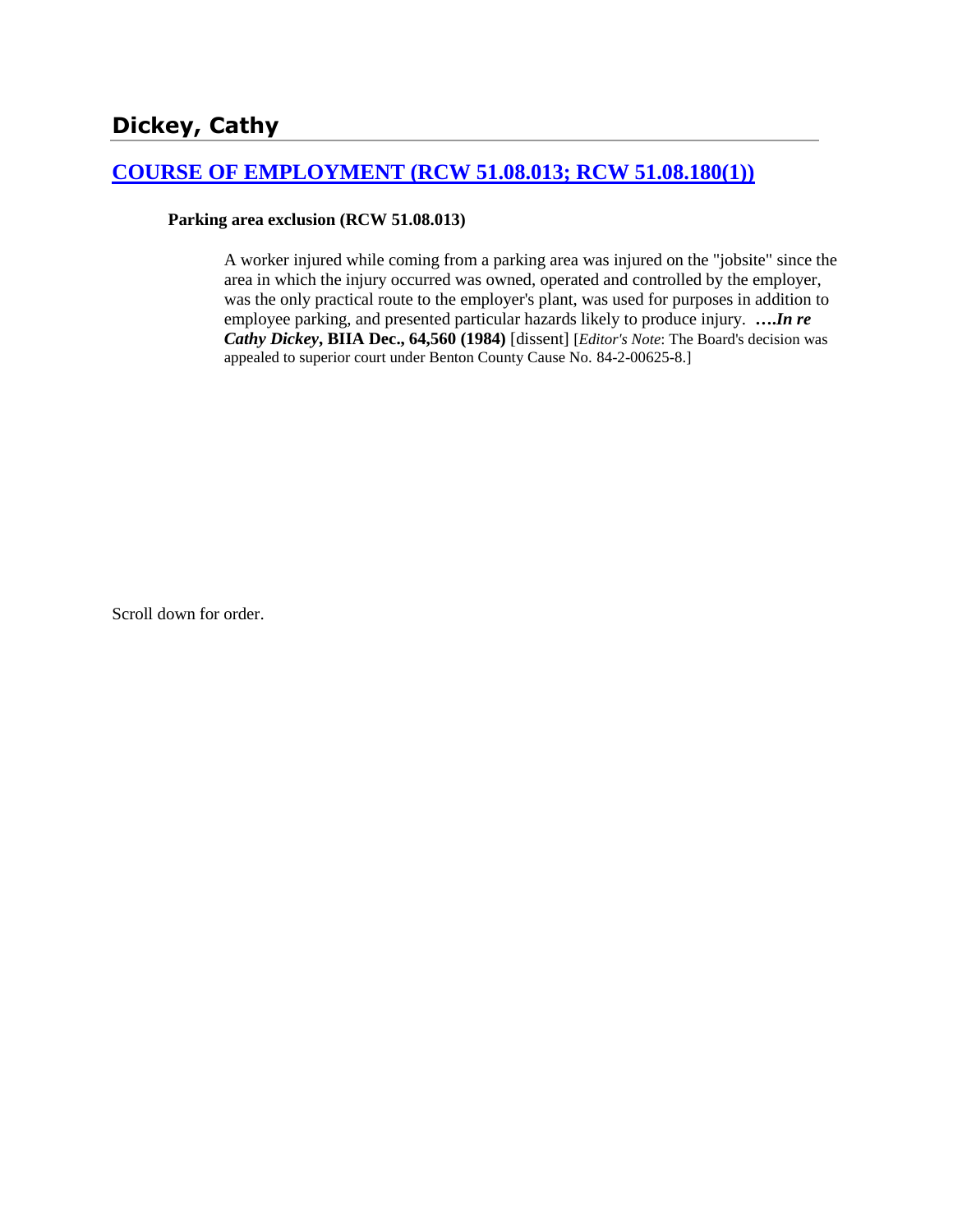## **BEFORE THE BOARD OF INDUSTRIAL INSURANCE APPEALS STATE OF WASHINGTON**

**)**

**IN RE: CATHY M. DICKEY ) DOCKET NO. 64,560**

**CLAIM NO. H-969398 ) DECISION AND ORDER**

APPEARANCES:

Claimant, Cathy M. Dickey, by Shea, Kuffel and Lindsay, per John Lindsay

Employer, Sandvik Special Metals Corp., by Bogle and Gates, per Douglas Mooney

Department of Labor and Industries, by The Attorney General, per Maureen Mannix and Laurie Connelly, Assistants

This is an appeal filed by the claimant on April 7, 1983, from an order of the Department of Labor and Industries dated February 4, 1983. The order adhered to the provisions of a prior Department order dated June 14, 1982, which rejected the claim for the reason that the claimant's injury occurred in a parking area, and, in accordance with RCW 51.08.013, was not covered under the Industrial Insurance Laws. The Department order is reversed and the claim is **REMANDED**.

# **PROCEDURAL STATUS AND EVIDENTIARY RULINGS**

Pursuant to RCW 51.52.104 and RCW 51.52.106, this matter is before the Board for review and decision on a timely Petition for Review filed by the claimant to a Proposed Decision and Order issued on December 30, 1983, in which the order of the Department dated February 4, 1983 was sustained.

The Board has reviewed the evidentiary rulings in the record of proceedings and finds that no prejudicial error was committed. Said rulings are hereby affirmed.

# **ISSUES**

The issues presented for resolution in this appeal are: (1) Whether the claimant's appeal from the department's order of February 4, 1983 was timely filed; and (2) Assuming an affirmative answer to the first issue, whether the claimant's injury occurred in a "parking area" or on the employer's "job site".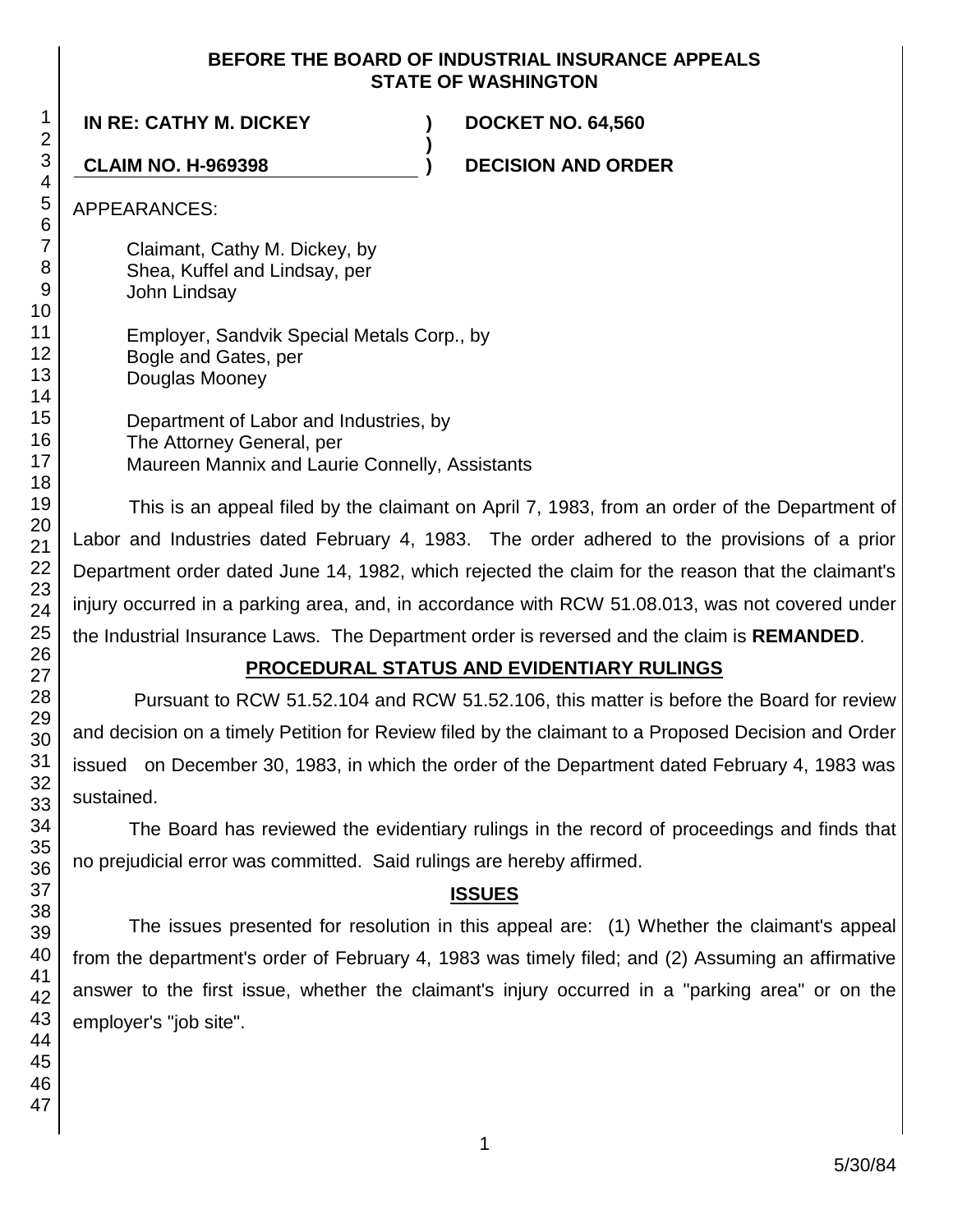### **DECISION**

The evidence presented by the parties is quite adequately set forth in the Proposed Decision and Order, and will not be reiterated in detail here. Concerning the timeliness of Ms. Dickey's notice of appeal, we note that no challenge is made to the determination in the Proposed Decision and Order that the appeal was timely filed. Therefore, pursuant to WAC 296-12-145(2), the parties are "deemed to have waived all objections" to the decision that the notice of appeal received by the Department on April 7, 1983, was filed within sixty days of the date on which the contents of the Department order of February 4, 1983 were first communicated to Ms. Dickey. Such communication, per undisputed evidence, occurred on February 7, 1983.

Review has been granted because we cannot agree with the proposed determination that Ms. Dickey was injured in a parking area not occupied or used by the employer for any business or work process. In our judgment, the claimant slipped and fell on the employer's "jobsite" as defined in RCW 51.32.015 and RCW 51.36.040.

Where an area in which employees may park is also regularly used by the employer for the work process, the area falls within the contemplation of the legislative definition of "jobsite". Taylor v. Cady, 18 Wn. App. 204 (1977). Moreover, where said parking area lies "a relatively short distance outside what otherwise might be deemed work area actually controlled by the employer", it is likewise properly seen as the employer's "jobsite". In re Hamilton, 77 Wn. 2d 355, 363 (1969).

In this case, the evidence shows that Ms. Dickey was injured immediate to the time of work, while she was in the process of coming from an implicitly employer-designated parking area. The distance the claimant traversed was relatively short through an area owned, controlled and operated by the employer. The route Ms. Dickey used on the date of her injury was the only practical, proximate and customarily used route, which route contained particular hazards (namely "dangerous and pervasive potholes") likely to produce injuries. Indeed, the evidence establishes that the aforementioned hazards did, in fact, produce the claimant's injuries, and that the hazards were not shared by members of the general public. Under these circumstances, we hold that in re Hamilton, supra, represents the applicable law. There the court said:

> "We are convinced that the legislature did not intend to exclude from...industrial insurance coverage an employee injured, immediate to the time of work, while in the process of going to or from an employerdesignated parking area, lying a relatively short distance outside what otherwise might be deemed work areas actually controlled by the employer, over and along the only practical, proximate and customarily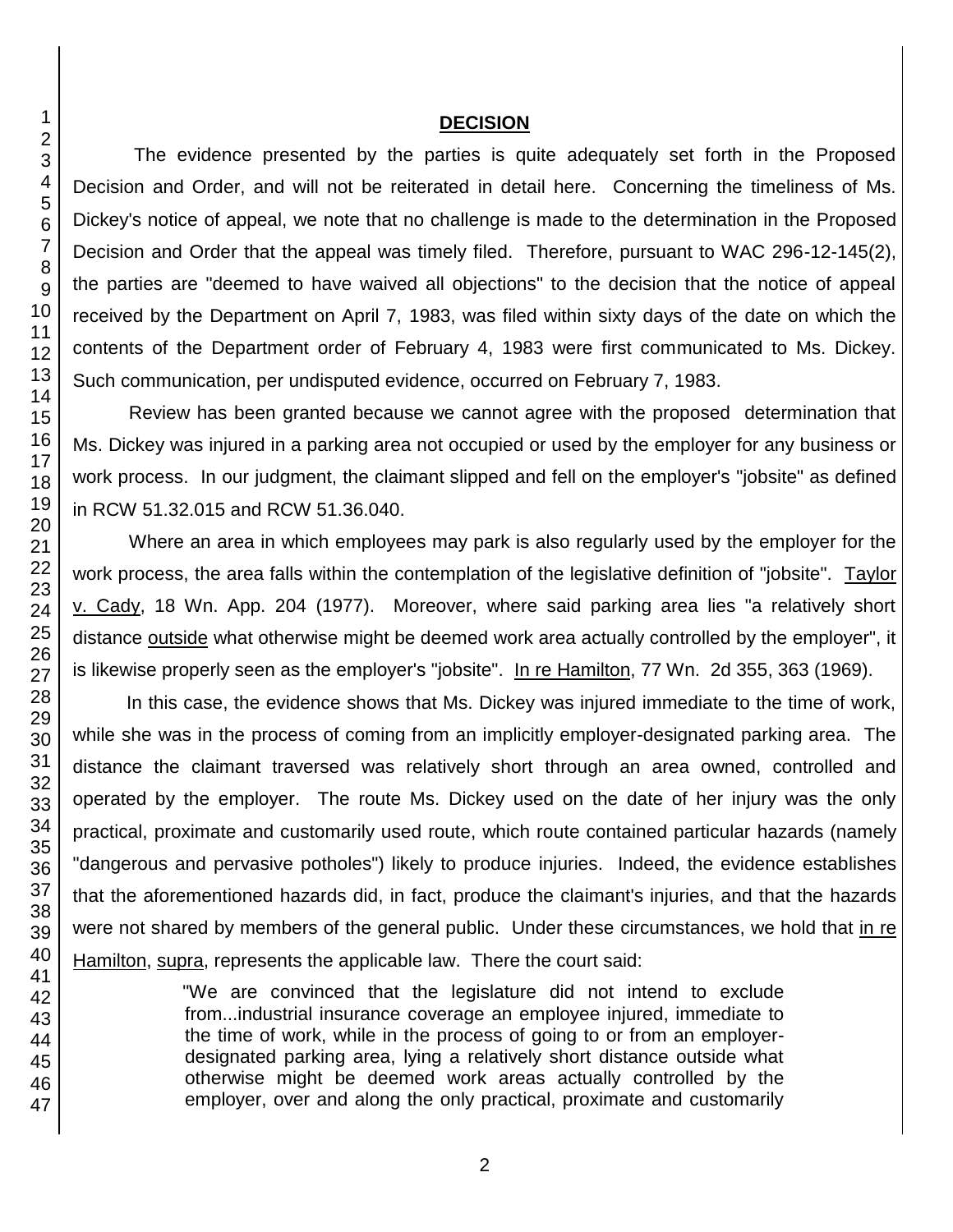used route, which route, under given circumstances, contained particular hazards likely to produce injuries and which hazards were not a kind commonly shared by the general public."

The Hamilton court went on to hold that:

"The route which an employee is required to traverse, with the knowledge if not the express direction of the employer, to reach his or her actual worksite falls within the contemplation of the legislative definition of 'jobsite' as the premises 'used' by the employer for the employer's business or work process and that in pursuing such a route the employee is 'acting in the course of employment' within the intent of RCW 51.08.013.

In accordance with the foregoing, we conclude that Ms. Dickey was acting in the course of her employer on January 7, 1982, when she sustained injuries from a fall which occurred on the employer's jobsite. Accordingly, it was improper for the Department to exclude Ms. Dickey from industrial insurance coverage. After consideration of the Proposed Decision and Order and the Petition for Review filed thereto, and a careful review of the entire record before us, we hereby enter the following:

# **FINDINGS OF FACT**

- 1. On June 13, 1982, Cathy M. Dickey filed an application for benefits with the Department of Labor and Industries alleging she sustained an industrial injury during the course of her employment with Sandvik Special Metals Corporation on January 7, 1982. By order dated June 14, 1982, the Department rejected the claim for the reason that the injury occurred in a parking area and was not covered under the Industrial Insurance Laws, in accordance with RCW 51.08.013. On July 13, 1982, the claimant filed a protest and request for consideration of the Department's June 14, 1982 reject order. On August 13, 1982, the Department issued an order holding its reject order in abeyance pending further consideration. On February 4, 1983, the Department issued an order adhering to the provisions of its June 14, 1982 reject order, and on April 5, 1983, the claimant mailed a notice of appeal to the Department. The Department received the claimant's notice of appeal on April 7, 1983, and forwarded same to the Board of Industrial Insurance Appeals on April 15, 1983. On May 16, 1983, the Board issued its order granting the appeal subject to proof of timeliness, assigned it Docket No. 64,560 and directed that proceedings be held on the issues therein contained.
- 2. The contents of the order of February 4, 1983, were first communicated to Cathy M. Dickey on February 7, 1983.
- 3. On January 7, 1982, immediately prior to beginning her shift as an Inspector III for Sandvik Special Metals Corporation, Cathy M. Dickey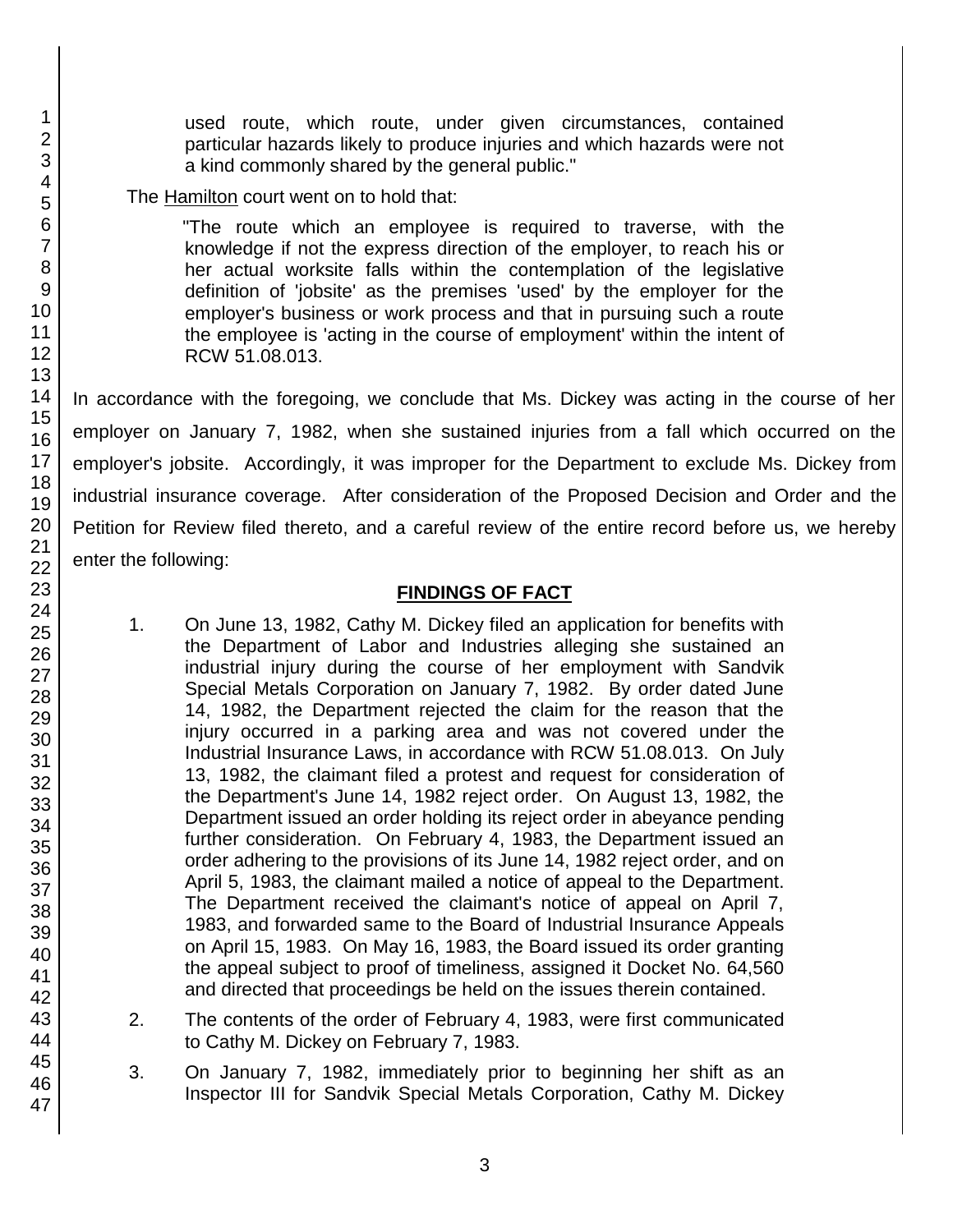parked her truck in an employee parking area and proceeded over and along the only practical, proximate and customarily used route leading to the inspection area of the employer's plant. When she reached a spot adjacent to the rear of her vehicle, claimant Dickey slipped on ice in a chuckhole and fell, sustaining injuries to her right thigh.

4. Although the immediate area in which the injury occurred was used as an area for employee parking, the area is a relatively short distance outside work areas actually owned, controlled and operated by the employer in furtherance of his business and is also used as an area of ingress and egress to the employer's shipping docks, and which contained particular hazards which were not of a kind commonly shared by the general public, and which were likely to and did produce injuries to the claimant.

## **CONCLUSIONS OF LAW**

- 1. The claimant's appeal from the Department order of February 4, 1983 was timely filed.
- 2. The Board of Industrial Insurance Appeals has jurisdiction of the parties and subject matter of this appeal.
- 3. The claimant's injury of January 7, 1982 occurred while she was in the course of her employment within the intent of RCW 51.08.013, and constitutes an industrial injury as defined in RCW 51.08.100.
- 4. The order of the Department of Labor and Industries dated February 4, 1983, rejecting the claim is incorrect, should be reversed, and this claim remanded to the Department with instructions to allow the claim as an industrial injury, and take further action as indicated or required.

It is so ORDERED.

Dated this 30th day of May, 1984.

BOARD OF INDUSTRIAL INSURANCE APPEALS  $/$ s/ $\sim$ MICHAEL L. HALL Chairman

/s/  $\,$ FRANK E. FENNERTY, JR. Member

# **DISSENTING OPINION**

I disagree with the Board majority's decision, because it has managed to avoid the clear legislative intent that injuries to employees occurring in "parking areas," even though such areas are on or within the employer's "jobsite," are not covered by the Act.

The case of Taylor v. Cady, cited in the majority's opinion, makes it clear, of course, that if the employees presence in the parking area is itself at the employer's direction or in furtherance of